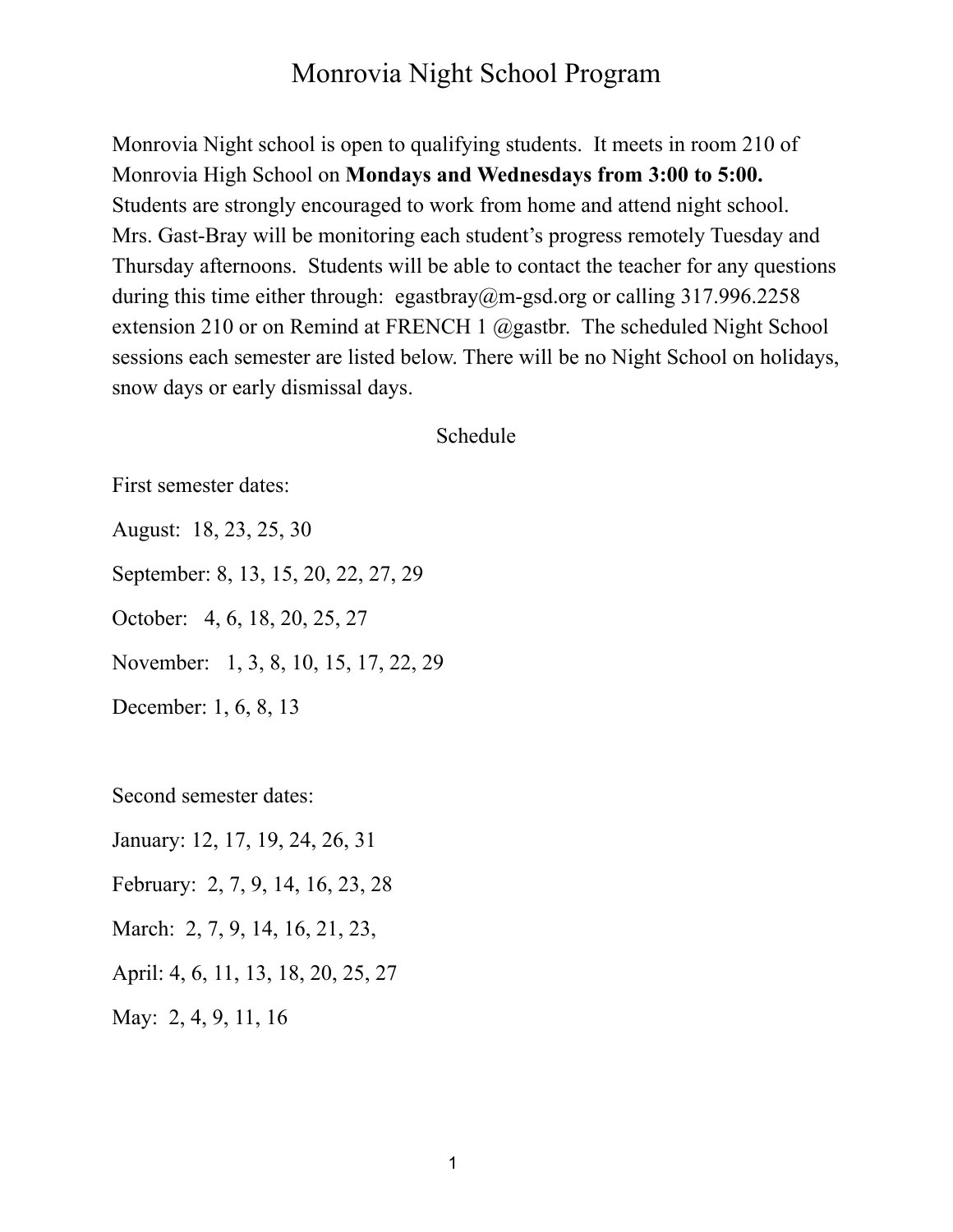#### **Procedures**

To enroll in Monrovia High School's Night School program, a student must first talk to a guidance counselor. If the student is not enrolled in Monrovia High School, the student must have an interview with an administrator. Students may begin by enrolling in 1 to 3 courses at a time. In order to receive credit, all coursework is to be completed by the last scheduled day of the semester (see calendar). Mrs. Gast-Bray runs the program in room100 located to the left of the high school office.

A unique login and password will be given. Coursework can be found at www. Edmentum.com and can be completed from home. All unit tests and cumulative exams are to be taken during night school hours. If there are problems you may send an email to egastbray@m-gsd.org or on Remind FRENCH 1@gastbr.

### **Expectations**

All students should check in with Mrs. Gast-Bray each week as they progress through their coursework. Mrs. Gast-Bray can be contacted at egastbray@m-gsd.org or calling 317.996.2258 extension 210 or on Remind at FRENCH 1 @gastbr.

Bring headphones each evening so that you can listen to the teaching components. You may take notes on paper or electronically. Each course requires around 40 to 50 hours to complete so students should work from home AND during night school.

#### **Rules**

Treat others, others' belongings, the staff, yourself and the teacher with respect.

Follow the rules and behaviors set out in Monrovia High School's code of conduct.

All tests and exams are to be taken during Night School hours.

Do not disrupt other students. No drinks around the computers.

No texting friends or playing on your phone.

Read and agree to the integrity rules on pages 5-6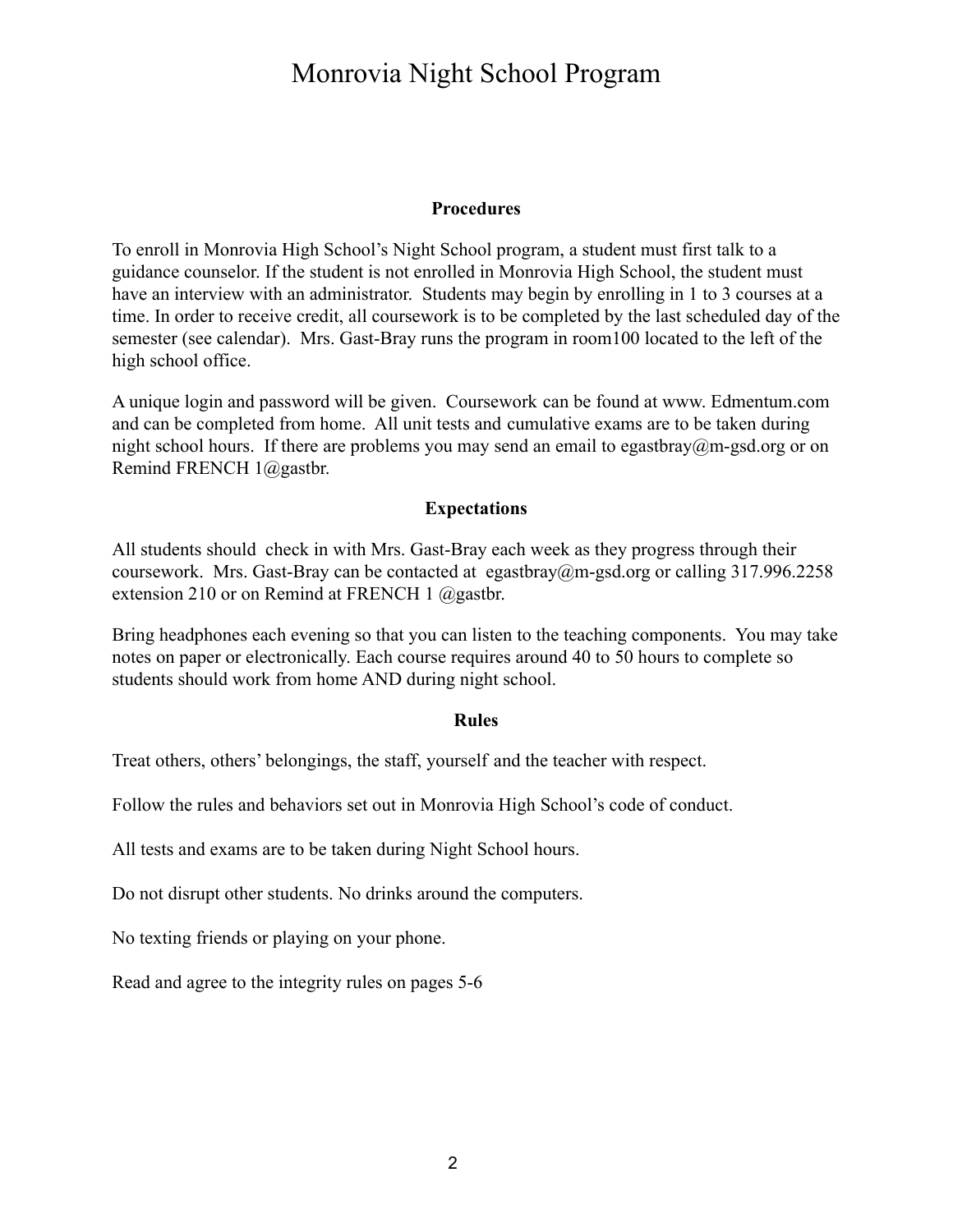|                     |        | <b>Registration Form</b>                                                                                              |
|---------------------|--------|-----------------------------------------------------------------------------------------------------------------------|
|                     |        |                                                                                                                       |
|                     | first  | last                                                                                                                  |
|                     |        |                                                                                                                       |
|                     | first  | last                                                                                                                  |
|                     |        |                                                                                                                       |
|                     | street |                                                                                                                       |
|                     |        |                                                                                                                       |
|                     | town   | zip                                                                                                                   |
|                     |        |                                                                                                                       |
|                     |        | email                                                                                                                 |
|                     |        | <u> 1989 - Johann John Stein, market fan de Amerikaanske kommunister oant it fan de Amerikaanske kommunister fan </u> |
|                     |        | cell phone                                                                                                            |
|                     |        |                                                                                                                       |
|                     |        | email                                                                                                                 |
|                     |        |                                                                                                                       |
|                     |        | phone                                                                                                                 |
| Emergency Contact:  |        |                                                                                                                       |
|                     |        | name & relationship to student                                                                                        |
| phone               |        |                                                                                                                       |
| Guidance counselor: |        |                                                                                                                       |

Do you have an electronic device and internet access at home?

 $\mathcal{L}_\text{max}$  and the contract of the contract of the contract of the contract of the contract of the contract of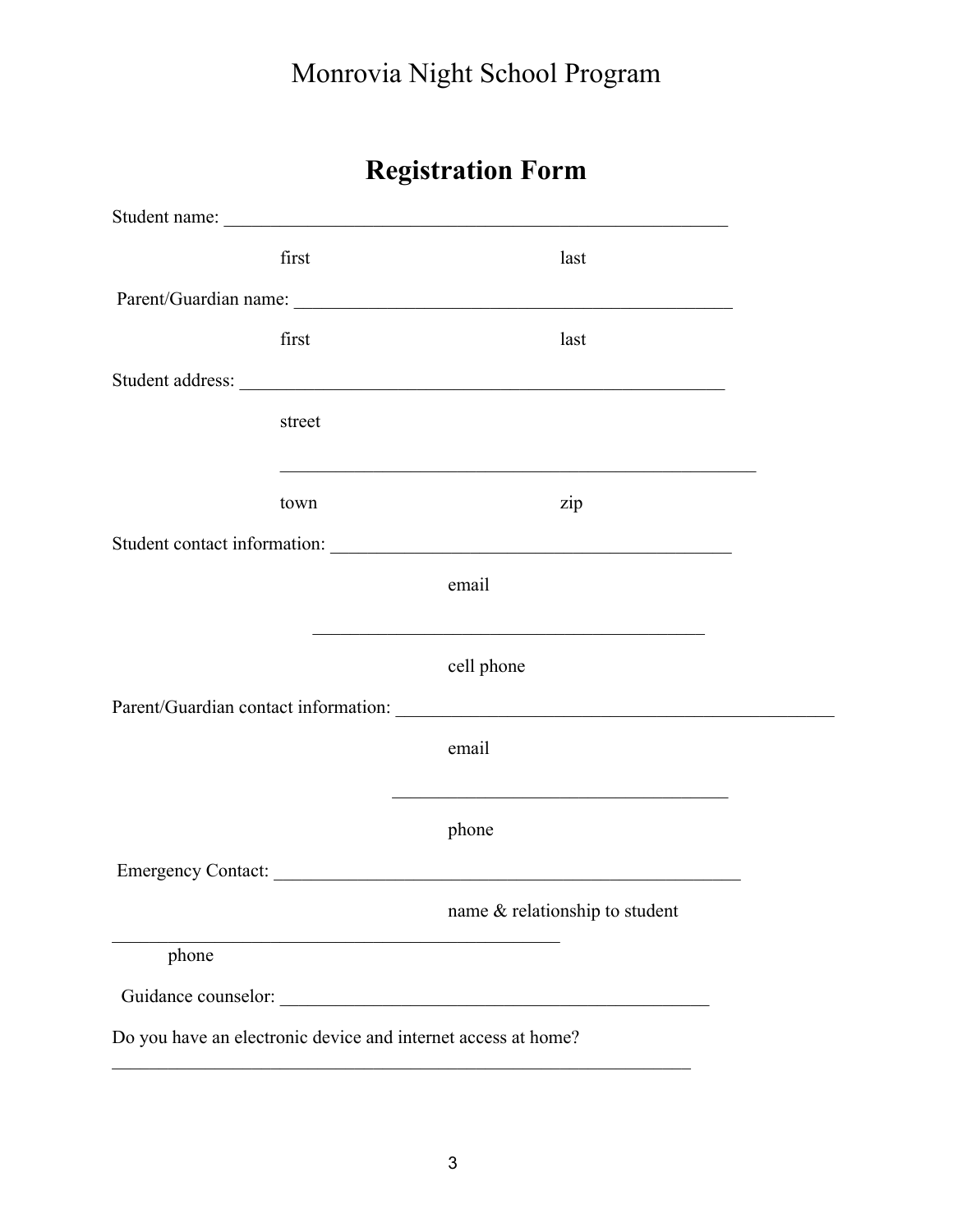| <b>Academic Information</b> |
|-----------------------------|
|                             |

|                                               | age:                                                                                                                                                                 |
|-----------------------------------------------|----------------------------------------------------------------------------------------------------------------------------------------------------------------------|
|                                               |                                                                                                                                                                      |
|                                               | Students outside of Monrovia High School are required to attach a transcript.                                                                                        |
|                                               | GPA:                                                                                                                                                                 |
|                                               |                                                                                                                                                                      |
|                                               | Special educational needs:                                                                                                                                           |
|                                               | Goals & considerations:                                                                                                                                              |
|                                               |                                                                                                                                                                      |
| to comply may result in permanent withdrawal. | I have read the procedures and expectations and agree to comply with all policies<br>of Monrovia High School and the Night School program. I understand that failure |
|                                               |                                                                                                                                                                      |
|                                               |                                                                                                                                                                      |
| program.                                      | This student is recommended for admission to the Monrovia Night School                                                                                               |
|                                               | date:                                                                                                                                                                |
|                                               | date:                                                                                                                                                                |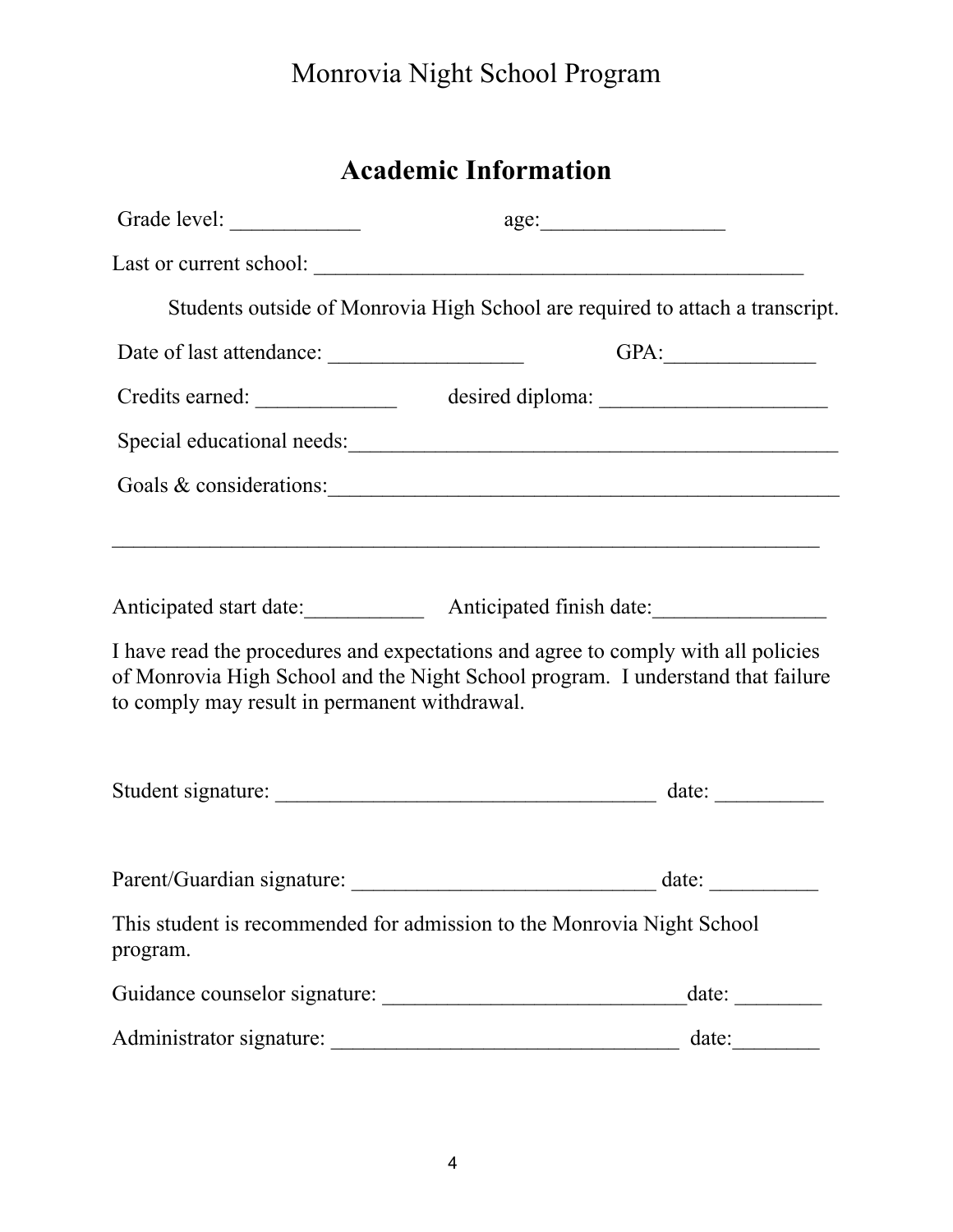## **Integrity Rules**

- 1. Students may enroll in online courses during (a) Credit Recovery, (b) Night School, (c) summer school, (d) enrichment or remediation, or (e) elective or flex periods.
- 2. Students may not have concurrent same-course enrollment in both the online and traditional setting.
- 3. A student may be reassigned if virtual learning is being used to circumvent placement in a specific class where space is available.
- 4. Priority placement will be based on course availability and individual student need beginning with seniors.
- 5. **Unit Pretests, Post Tests, and End of Semester Tests will be locked and must be proctored by teachers on site**. Tutorials, lesson Mastery Tests, and assignments may be completed off campus.
- 6. Students must take the EOS (End of Semester) Exam and complete all assigned coursework to earn credit for the course. a. Students may be permitted to retake the End of Semester Test (EOS) once regardless of the first score made. b. Students will also be able to go back and resubmit any work in the course for a higher grade if students have time left in their enrollment. c. Once students have taken the EOS and if time permits, they will be allowed to review their grades and resubmit any assignments that received scores below expectations to improve their mastery of the content.
- 7. A student must achieve an overall average of 60% to pass the course.
- 8. Students who are inactive for more than 10 days may be removed from the program.
- 9. Students violating the Monroe-Gregg School District Acceptable Use Policy may have their online course access revoked.
- 10. Any attempt to undermine the integrity of the program may result in the student being dropped or asked to redo portions of the Edmentum course. Academic Misconduct Academic misconduct, in any form, will not be tolerated. Academic misconduct includes, but is not limited to, cheating, plagiarism, copying another student's work, or providing classwork to another student. A signed Academic Integrity Student Policy must on file before a student will be enrolled in online coursework in Night School.